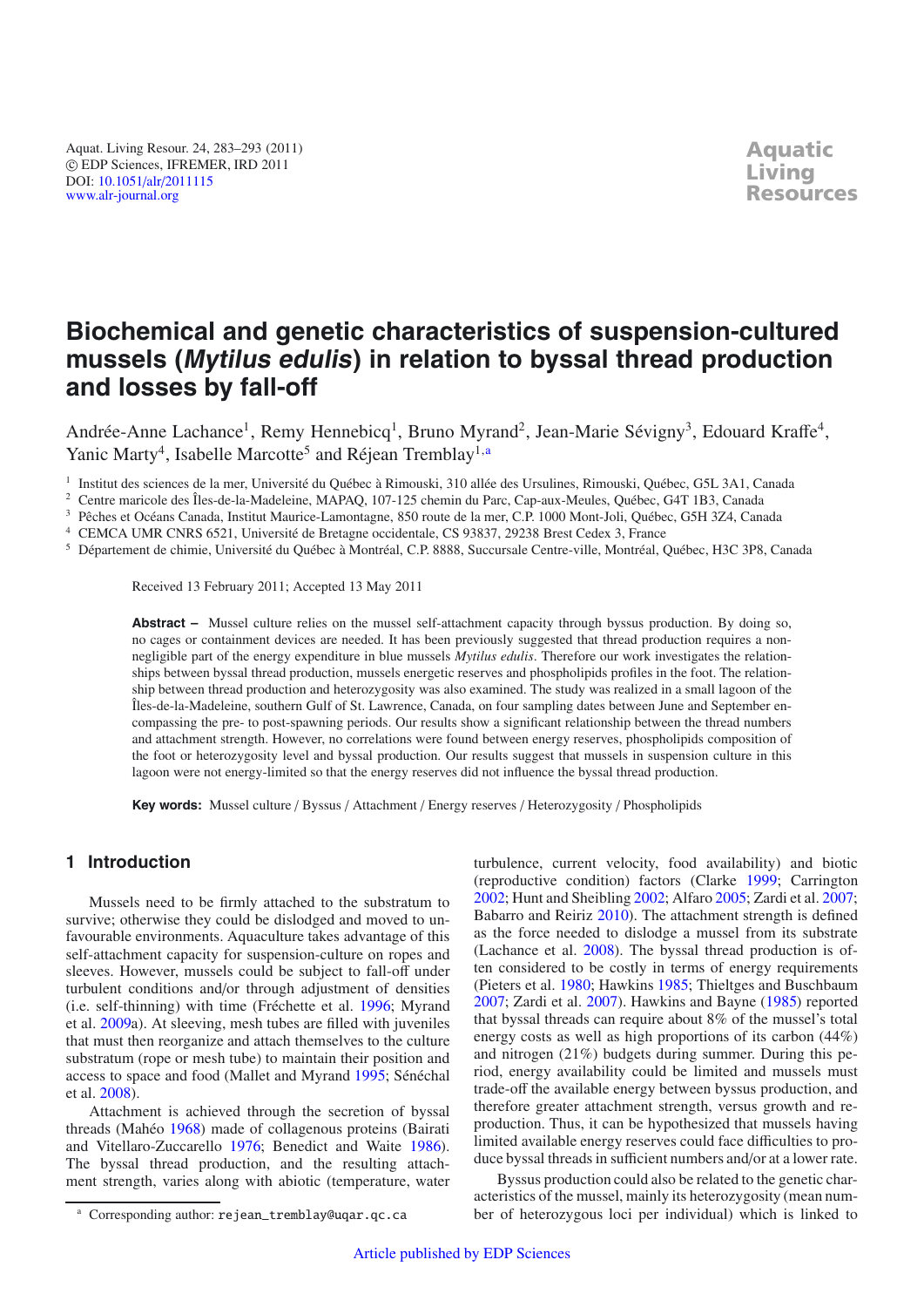energy metabolism (Tremblay et al. [1998a](#page-10-5); Myrand et al. [2002](#page-10-6); LeBlanc et al. [2008\)](#page-9-9). Indeed, a negative relationship between heterozygosity and the metabolic cost of maintenance has been observed in mussel where more heterozygous individuals need to invest less energy in their vital functions (Hawkins and Day [1996;](#page-9-10) Myrand et al. [2002\)](#page-10-6). The surplus of available energy in more heterozygous mussels could, thus, be allocated to other metabolic functions such asbyssal thread production.

Secretion of byssus is a dynamic process occurring in the foot after its contact with an appropriate substrate. Byssal gland produces an adhesive plate, before the foot relaxes and releases the new formed byssal thread via a polymer injectionmolding process (Waite [2002](#page-10-7)). The foot can produce a new thread in less than 5 min (Coyne et al. [1997\)](#page-9-11) and mussel attachment is usually achieved with 20 to 60 byssal threads (Bell and Gosline [1996\)](#page-9-12). We hypothesize that the variation in the composition of the foot, particularly the membrane lipids, could influence the byssus production. Membrane lipids are mainly composed of phospholipids that contain fatty acids (hydrophobic part) and a polar head group (hydrophilic part). As most sites of cell function are to some degree membrane-dependent, or at least membrane-associated, using protein that are embedded in the lipid bilayer, membrane lipids play an important role in numerous cell mechanisms (Stuart et al. [1998;](#page-10-8) Calder and Yaqoob [2007\)](#page-9-13). This assumption is supported by the Hulbert's theory of membranes as pacemakers of metabolism which suggests that higher incorporation of polyunsaturated fatty acids in membrane increases the molecular activity of many membrane-bound proteins (Hulbert and Else [1999](#page-9-14); Hulbert [2003\)](#page-9-15). A growing number of studies also demonstrated that, not only the global fatty acid composition but rather the specific lipid composition of the cell membrane bilayer could have important roles on cell functions (Phillips et al. [2009\)](#page-10-9). This specific membrane phospholipid composition is determined by particular phospholipid polar heads, linked to particular FA, by different linkages. Recent investigations on membrane phospholipid composition in marine bivalves have hypothesized physiological roles of peculiar phospholipids and fatty acid in these organisms (Kraffe et al. [2004;](#page-9-16) Le Grand et al. [2011\)](#page-9-17) which could influence membrane functions and acts on biochemical activities such as byssal threads production.

Finally, we could expect that mussels with lower attachment strength would be more prone to fall-offs from the sleeves. Heavy losses could impact negatively the profitability of mussel culture. The aim of this study was to verify the possible relationships between the number of byssal threads produced by individual mussels relative to their attachment strength, their available energy reserves (lipids, glycogen and proteins) in different tissues, their heterozygosity level and the structure of membrane lipids of the foot. Experiments were performed at different periods between June and September to obtain mussel groups with different levels of energy reserves. These experimental periods were chosen according to spawning, a biotic factor acting directly on the attachment strength of mussels in suspension culture (Lachance et al. [2008](#page-9-7)). Finally, to establish the impact of byssal production on the productivity of mussels in suspension culture, losses by fall-off were quantified for each experimental period.

## **2 Materials and methods**

#### **2.1 Experimental design**

The experiment took place in the House Harbour lagoon (Îles-de-la-Madeleine, southern Gulf of St. Lawrence, Canada; Fig. [1\)](#page-2-0), a semi-enclosed and relatively shallow lagoon (mean depth of 6 m) where *Mytilus edulis* is cultured. Thirty mussels were randomly sampled at each of four sampling dates (22 and 29 June, 12 August and 13 September 2005) from three 60 cm long sections (10 mussels per section) of mussel sleeves suspended on a longline kept at 2 m below the surface (see Lachance et al. [2008](#page-9-7)). These mussels had been sleeved about 18 months earlier. Mussels were detached carefully, thread by thread, to avoid damaging the byssal gland before the byssus was cut off at the shell margin. Mussels were then placed in individual spherical plastic cages (diameter = 20 cm) with numerous slots allowing water circulation. These cages were made of two perfectly fitting half-spheres and weights were attached to the cages. The 30 cages were then suspended on the same longline at a 2 m depth to allow for the production of new byssal threads. After 7 days, the cages were brought back to the laboratory and kept vertical in a tank supplied with running seawater at temperature of lagoon until measurements of attachment strength and byssal thread number were carried out usually within 12 h.

For each sampling date, losses by fall-off were estimated using15 traps of 1.5 m diameter each installed under five different longlines that held commercial sleeves with 18-month-old mussels (Mallet and Myrand [1995\)](#page-9-1). Each trap was installed at ∼30 cm above the bottom of the lagoon and under three adjacent sleeves each measuring ∼2.5 m in length. The traps were cleaned twice a week by scuba divers. On each occasion, mussels were collected, their wet mass was determined and data presented per day. Each commercial sleeve produces ∼7 kg of mussels m−<sup>1</sup> in this area (Bourque and Myrand [2006\)](#page-9-18). Thus, each trap was suspended under approximately 52.5 kg of mussels or 787.5 kg for all the 15 traps combined.

#### **2.2 Laboratory analyses**

First, each cage was opened and the number of byssal threads produced by the enclosed mussel was counted. To quantify the attachment strength (in Newton), a small hole was drilled through the mussel shell. A hook was inserted into the hole and connected to an AFG 250  $N \pm 0.05$  Quantrol <sup>TM</sup> dynamometer (Dillon, Fairmont, MN, USA) coupled to the Q Graph Quantrol <sup>TM</sup> (Dillon, Fairmont, MN, USA) software (Fig. [2\)](#page-2-1). The mussel was then pulled up vertically at a constant low speed until complete dislodgment (Lachance et al. [2008\)](#page-9-7) while the cage was kept fixed on a table. The shell length of the dislodged mussel was measured using a caliper. Because the variation in individual shell length was low throughout the experiment (mean 67.8 mm  $\pm$  0.4 SE;  $N = 116$ ), there was no need to standardize attachment strength values according to mussel size. The mussel was then dissected into three parts: the digestive gland, the mantle (which contains the gonads) and the remaining tissues. Each part was weighed and kept at −80 ◦C until further analyses. Additional mussels collected on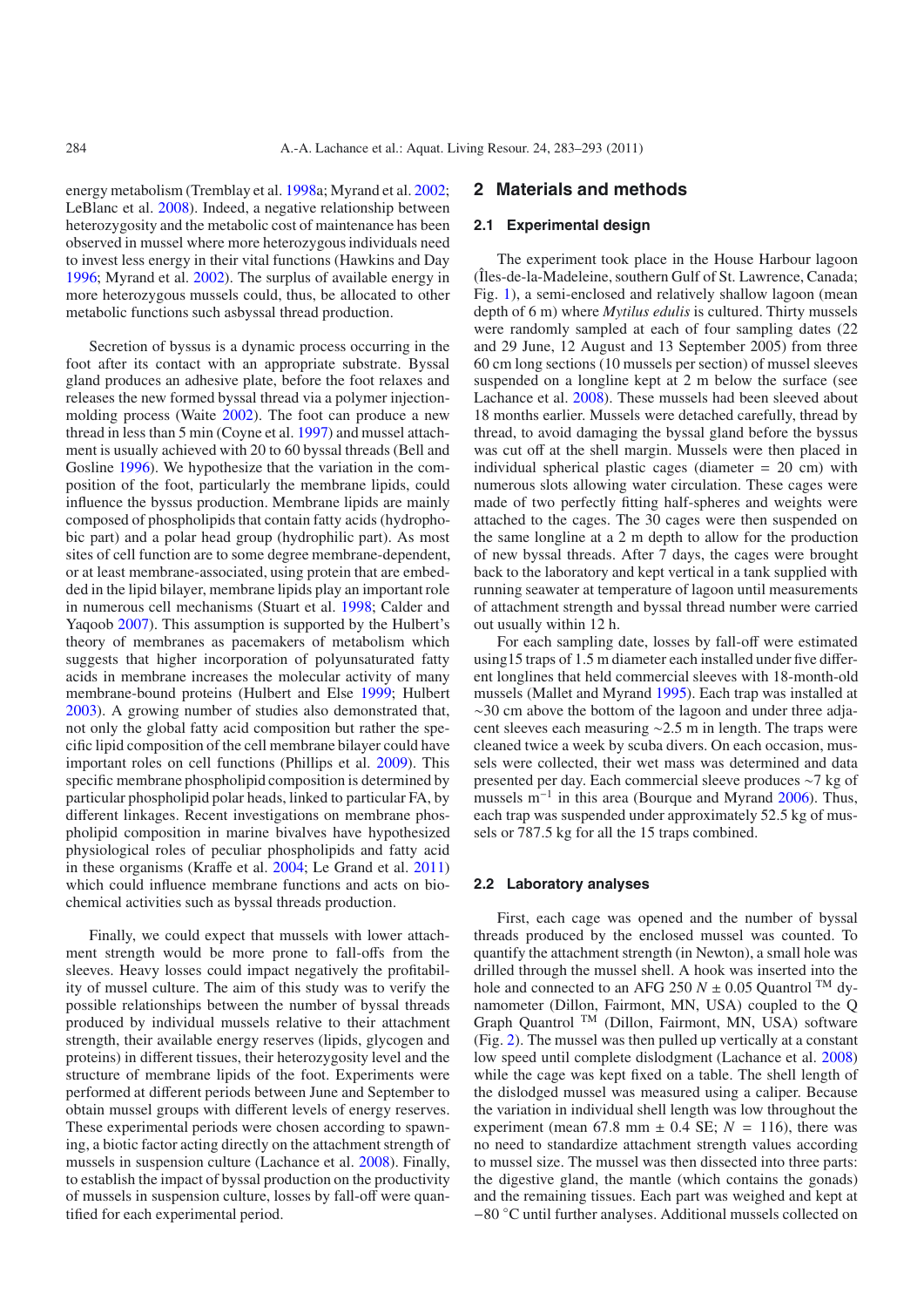

<span id="page-2-1"></span><span id="page-2-0"></span>**Fig. 1.** Location of the experimental site in the House Harbour lagoon, Îles-de-la-Madeleine.



**Fig. 2.** Experimental set-up for the measurement of mussel attachment strength.

the same sleeves and at the same time as those used for the determination of byssal strength attachment were sampled to measure their gonad index calculated as the dry mantle weight (70  $\degree$ C for 72 h) divided by the dry whole body weight.

## **2.3 Biochemical analyses**

For protein and glycogen analyses, 100 mg of tissue (digestive gland and gonads) from each individual were homogenized in 0.1 M citrate buffer at  $pH = 5$ . For lipid class analyses, approximately 200 mg of tissues were used. The protein concentration was measured with spectrophotometer microplates (Molecular Devices, Sunnyvale, CA, USA) using a method based on protein–coomassie blue dye binding using bovine serum albumin (Sigma, fraction V) as the standard (Bradford 1976). Total glycogen was measured using a colorimetric method based on the enzymatic digestion of the digestive gland or gonad homogenates with amyloglucosidase (Carr and Neff 1984). Glycogen from *Mytilus edulis* (Sigma, type VII) was used as the standard, and samples were analyzed with a spectrophotometer (UV-VIS Beckman DU 640, Brea, CA, USA). For lipids analysis, after extraction (Folch et al. [1957\)](#page-9-19), lipids extracts were spotted onto S-III chromarods (Iatron Laboratories Inc., Tokyo, Japan) and lipid classes (triacylglycerols [TAG], free fatty acids [FFA], acetone mobile polar lipids [AMPL], sterols [ST] and phospholipids [PL]) were separated for quantification by the Iatroscan MK-VI analyzer (Parrish [1987\)](#page-10-10).

Three groups of 3–4 mussels producing an average of 46, 78 and 92 byssal threads were created to analyze the lipid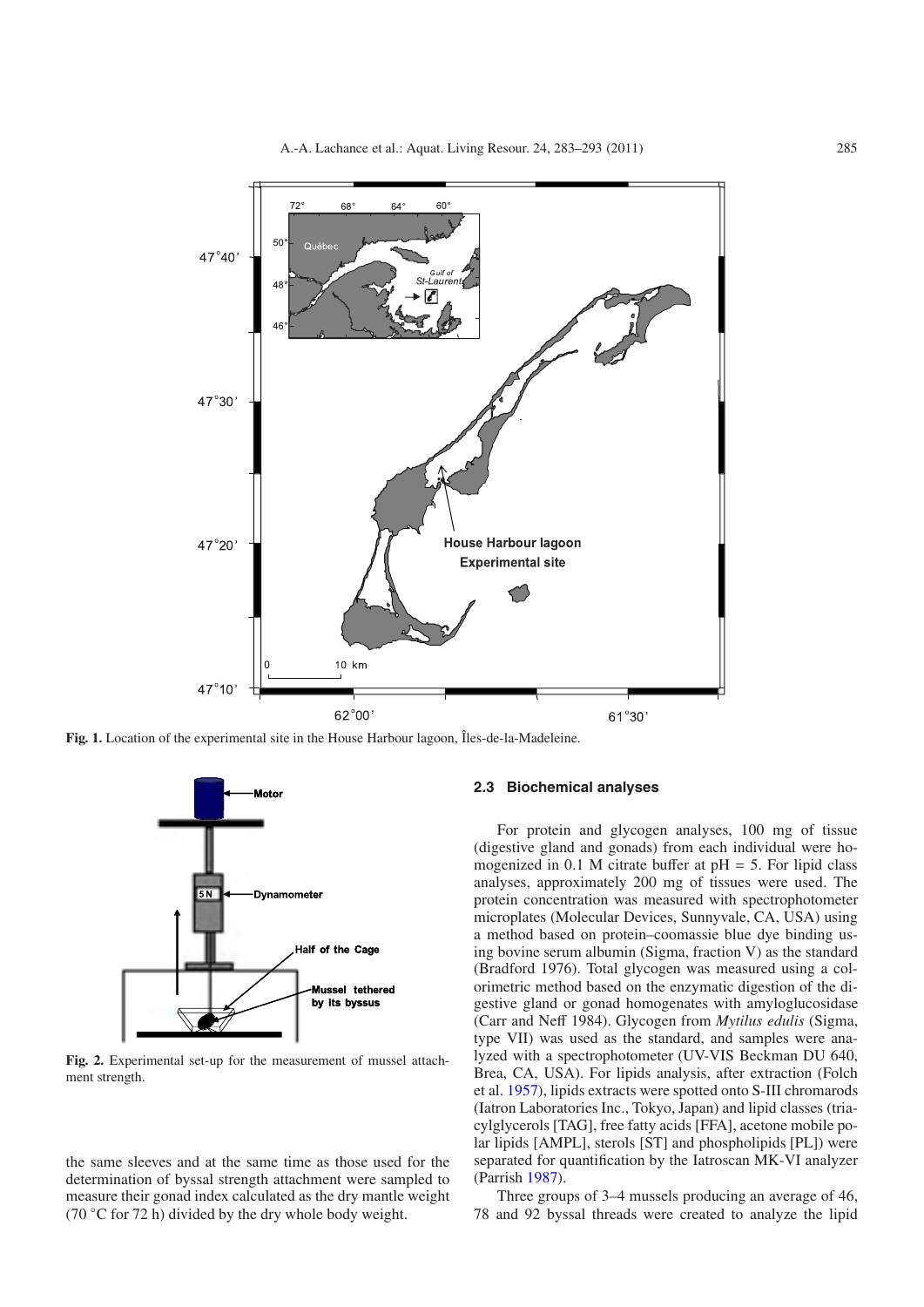composition of the foot in relation to byssal thread production and attachment strength. Firstly, an aliquot of the lipid extract was evaporated to dryness and lipids were recovered with three washings of 500  $\mu$ l of CHCl<sub>3</sub>/MeOH (98/2, v/v) and deposited at the top of a silica gel micro-column  $(30 \times 5 \text{ mm } \text{i.d., packed with Kieselgel } 6070-230 \text{ mesh pre-}$ viously heated at 450 °C and deactivated with 6 wt%  $H_2O$ ) (Marty et al. [1992\)](#page-10-11). Neutral lipids were eluted with 10 ml of CHCl3/MeOH and phospholipids recovered with 20 ml of MeOH and stored at −20 ◦C for further phospholipids class separation by high performance liquid chromatography (HPLC) and analysis of their respective FA composition. Phospholipid classes determination used HPLC to separate plasmalogen (1-alkenyl-2-acyl-) from diacyl and the phospholipid class CAEP (ceramideaminoethylphosphonate) (Kraffe et al. [2004\)](#page-9-16). The "diacyls" fraction contained the diacyl forms of glycerophosphatidylethanolamine (PE), glycerophosphatidylcholine (PC), and glycerophosphatidylserine (PS) along with cardiolipin (CL) and glycerophosphatidylinositol (PI), while the plasmalogen fraction contained only the lyso-analogues derived from the plasmalogen forms of PE, PS and PC. Each fraction was collected and evaporated at 40 ◦C in a vacuum centrifuge, and, after transesterification (MeOH/BF3, 10 min at 100 ◦C), analyzed by GC for FA composition. Due to the relative difficulty to split the amide bond linking fatty acids to sphingosine-type bases, CAEP was transesterified for 5 h at 100 ◦C (Le Grand et al. [2011](#page-9-17)). Fatty acid methyl esters (FAME) obtained were identified and quantified using polar (CPWAX 52 CB-50 m  $\times$  0.25 mm i.d.; 0.2  $\mu$ m thickness) capillary columns and C23:0 FA internal standard. FA were expressed as the molar percentage of the total FA content of each class. For plasmalogen, the total percentage was adjusted to 50% to take into account the absence of alkenyl chains of the sn-1 position hydrolyzed by the acid mobile phase. The quantities of each phospholipids class were determined from their respective FA spectrum obtained by gas chromatography (Kraffe et al. [2008](#page-9-20)).

#### **2.4 Genetic analysis**

A small piece of digestive gland from each individual was used to examine enzyme polymorphism for glucose phosphate isomerase (GPI, EC 5.3.1.9), mannosephosphateisomerase (MPI, EC 5.3.1.8), phosphoglucomutase (PGM, EC 2.7.5.1), octopine dehydrogenase (OcDH, EC 1.5.1.11), leucineaminopeptidase (LAP, 3.4.11) and two esterases (EST, EC 3.1.1.1) according to Tremblay et al. [\(1998a](#page-10-5)). Variability at the MPI locus was used to discriminate *Mytilus trossulus* from *M. edulis* (Gosling 1992). No *M. trossulus* were identified among the experimental mussels. Such finding is in agreement with the low occurrence of this species at the Îles-de-la-Madeleine (Tremblay et al. [1998](#page-10-5)a; Myrand et al. [2009b](#page-10-12)).

#### **2.5 Statistical analysis**

Statistical analyses were performed using Systat 11 (Systat Software Inc, San Jose, CA, USA). Data were log-transformed

when needed to satisfy test conditions.One-way ANOVAs followed by post-hoc Tukey tests were performed to compare mean thread numbers, losses by fall-off, gonad index, attachment strength, as well as mean values of glycogen, proteins, total lipids and lipid classes for the four sampling dates (22 June, 29 June, 2 August and 13 September). The relationships between thread number and attachment strength, energy components (glycogen, protein and lipids), and lipid classes (triacylglycerols, sterols and phospholipids) in the digestive gland and in the gonads were evaluated for each sampling date and also for all dates pooled together using simple Pearson correlations, or Spearman correlations when data did not satisfy the test conditions. For each phospholipid class, oneway ANOVAs followed by post-hoc Tukey tests were used to compare their content between each group of mussels differing by their number of byssal thread produced. The PRIMER software V6 was used for multivariate analysis of the composition of fatty acids of each phospholipids class of mussel's foot (Clarke and Warwick [2001\)](#page-9-21). Triangular similarity matrices, based on Bray-Curtis similarity coefficient, were created followed by non-metric multidimensional scaling (n-MDS).

The number of heterozygous loci per mussel (zero to seven) was used to characterize individual multi-locus heterozygosity (MLH) and the relationships with thread numbers were estimated by simple Pearson correlations. Descriptive genetic statistics (not presented) were calculated using the Genetix version 4.05 software (Belkhir et al. [1998\)](#page-9-22). The FS-TAT software (Goudet 2001) was used to calculate the *F*is statistic, a measure of the deviation of the observed heterozygosity compared to the expected heterozygosity (Weir and Cockerham [1984\)](#page-10-13). A permutation test (1000 permutations) was used to test the null hypothesis of  $F$  is  $= 0$ .

## **3 Results**

Throughout the experiment, the attachment strength varied between 1.6 and 29 N (Fig. [3\)](#page-4-0) and varied significantly among dates ( $df = 3$ ,  $F = 10.21$ ,  $p < 0.001$ ) with higher values in September. There was a significant correlation between attachment strength and the number of threads produced by the mussels over the whole experiment (4 dates pooled;  $N = 116$ ,  $r = 0.70$ ,  $p \le 0.001$ ). The mean number of threads produced over a 7-d period varied significantly among dates  $(df = 3$ ,  $F = 6.09$ ,  $p = 0.001$ ), with values ranging from 58.8 (2 August) to 79.3 (13 September) threads per individual (Table [1\)](#page-4-1). The number of threads varied considerably among individuals for each sampling date. For example, thread numbers varied between 14 and 110 per mussel on 2 August (Table [1\)](#page-4-1). Mussel biomass losses resulting from fall-offs into the traps were low: the highest value being obtained at the late June with a mean of 0.28 kg per trap per days or about 4.2 kg for the 15 traps combined (Table [1\)](#page-4-1).

The gonad index, which represents the mussel's reproductive condition, varied significantly among sampling dates  $(df = 3, F = 142.6, p < 0.0001)$ , with a major decrease of 55% (from  $0.42 \pm 0.01$  to  $0.19 \pm 0.01$ ) between 22 and 29 June (Fig. [4\)](#page-4-2). The gonad index remained low until 2 August and then increased slightly but significantly during fall. The energy components (glycogen, proteins, total lipids) provided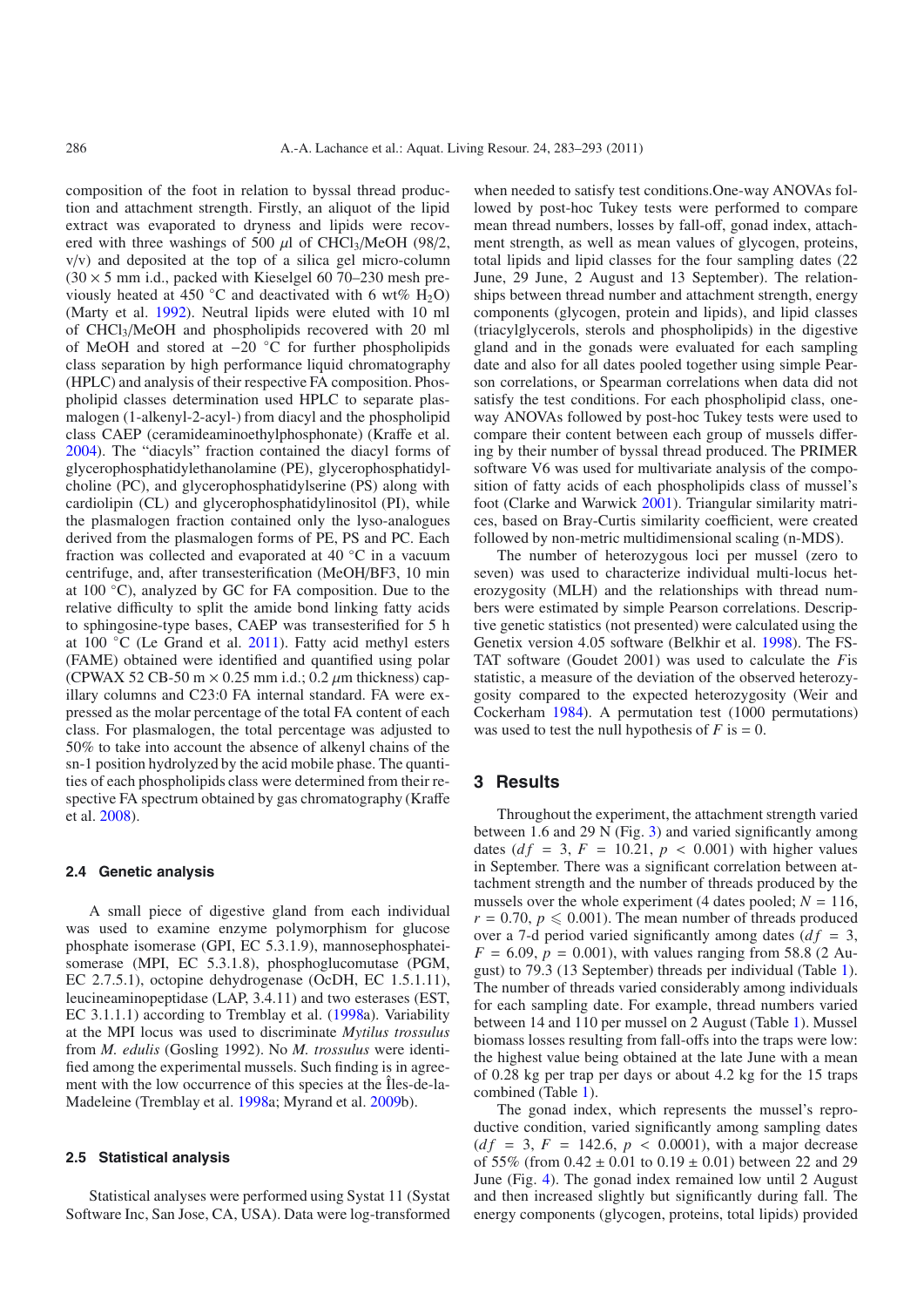<span id="page-4-0"></span>

<span id="page-4-1"></span>**Fig. 3.** Relationship between attachment strength (in Newton) of individual mussels and the number of threads they produced a each sampling date over a 7-d period.

**Table 1.** Mean  $(\pm SE)$ , minimum and maximum thread numbers  $(TN)$ observed on each sampling date  $(N = 30)$ ; also included is the mass mussels collected in traps set below the mussel sleeves by day (=fall-offs).Significant differences between dates revealed by posthoc Tukey tests following one-way ANOVAs are indicated by different letters.

|          |                             | Min. | Max. | Fall-off $(kg)$               |
|----------|-----------------------------|------|------|-------------------------------|
| Date     | Mean TN                     | TN   | TN   | $trap^{-1}$ day <sup>-1</sup> |
| 22 June  | $74.1 \pm 3.2^{ab}$         | 40   | 110  | $0.18 \pm 0.04^{\mathrm{b}}$  |
| 29 June  | $64.7 \pm 3.9$ bc           | 27   | 108  | $0.28 \pm 0.04$ <sup>a</sup>  |
| 2 August | $58.8 \pm 4.1$ °            | 14   | 110  | $0.07 \pm 0.01$ °             |
| 13 Sept. | $79.3 \pm 3.7$ <sup>a</sup> | 36   | 107  | $0.14 \pm 0.03$ <sup>b</sup>  |

<span id="page-4-2"></span>

**Fig. 4.** Variation of the mean (±SE) gonad index (GI) among the four sampling dates. Significant differences among dates revealed by a post-hoc Tukey test following a one-way ANOVA are indicated by different letters.

a picture of the mean physiological condition of mussels and they varied significantly between sampling dates (Table [2\)](#page-5-0). In the lipid classes, the TAG content has been demonstrated to be a proxy of the energetic reserves in mussels (Freites et al. [2002;](#page-9-23) Pernet et al. [2007\)](#page-10-14).

## **3.1 Relationships between thread numbers and biochemical components**

As the number of threads is representative of the byssal production, the mean thread number was used to describe the relationships with energy reserves and multi-locus heterozygosity. The quantity of glycogen varied between 0 and  $35 \text{ mg g}^{-1}$  (Fig. [5a](#page-6-0), b) and proteins between 60 and 170 mg g<sup>-1</sup> (Fig. [5c](#page-6-0), d) in the digestive gland and the gonads. In the gonads, the glycogen and the protein values were lower in June in comparison with other dates (Table [2\)](#page-5-0). In the digestive gland, the glycogen level was two to four times higher in September than at any other dates (Table [2\)](#page-5-0). Total lipids varied over a wider range in the gonads (0–100 mg  $g^{-1}$ ) than in the digestive gland  $(0–70$  mg g<sup> $-1$ </sup>) (Fig. 5e, f), with a significant decrease in the gonads between 22 and 29 June (Table 2). This decrease in lipids is associated to a mass spawning as shown by the concurrent and important significant decrease in the gonad index (Fig. 4). All these energetic components showed no significant correlation with the number of threads produced for any sample date or for the four dates pooled (Table [3\)](#page-5-1).

The relative quantity of triacylglycerols (%TAG) in the digestive gland varied between 0 and 80% (Fig. [6a](#page-6-1)), with a significant decrease between 22 and 29 June, in parallel with the mass spawning. While there was no significant correlation with the thread numbers for any sampling date, a significant relationship was observed when all dates were pooled (Table [4\)](#page-5-2). Several mussels sampled on 22 June had higher %TAG (30– 65%) in their gonads compared to the other sampling dates (Fig. [6b](#page-6-1)), but there were no significant correlations with thread numbers for any sampling date or for all dates pooled (Table [4\)](#page-5-2). The relative quantity of sterols (ST) ranged between 0 and 12% in the digestive gland and between 0 and 4% in the gonads (Fig. [6c](#page-6-1), d). The largest lipid class in the digestive gland and in the gonads was the phospholipids (PL), with most values being respectively >50% and >70% of total lipids (Fig. [6e](#page-6-1), f). For ST and PL, no significant correlations were found with thread numbers for any sampling date or for all dates pooled in either tissue (Table [4\)](#page-5-2).

#### **3.2 Relationship between production of thread numbers and heterozygosity**

Experimental mussels showed a high mean observed heterozygosity (0.58) with no significant deviation from Hardy-Weinberg equilibrium  $(F$  is was not significantly different from 0). Allelic frequencies are not presented here since they are generally similar to published values (Tremblay et al. [1998a](#page-10-5), b). There were no significant correlations between individual multi-locus heterozygosity (MLH) and thread numbers for any of the four sampling dates ( $r_s$  = −0.003;  $r$  = 0.06;  $r_s$  = −0.23;  $r = 0.23$  from 22 June until 13 September; all  $p > 0.32$ ), as well as for all dates pooled ( $r_{\text{obs}} = -0.03$ ,  $\langle r_{\text{crit}} = 0.17$ ,  $N = 102$ ) (Fig. [7\)](#page-7-0).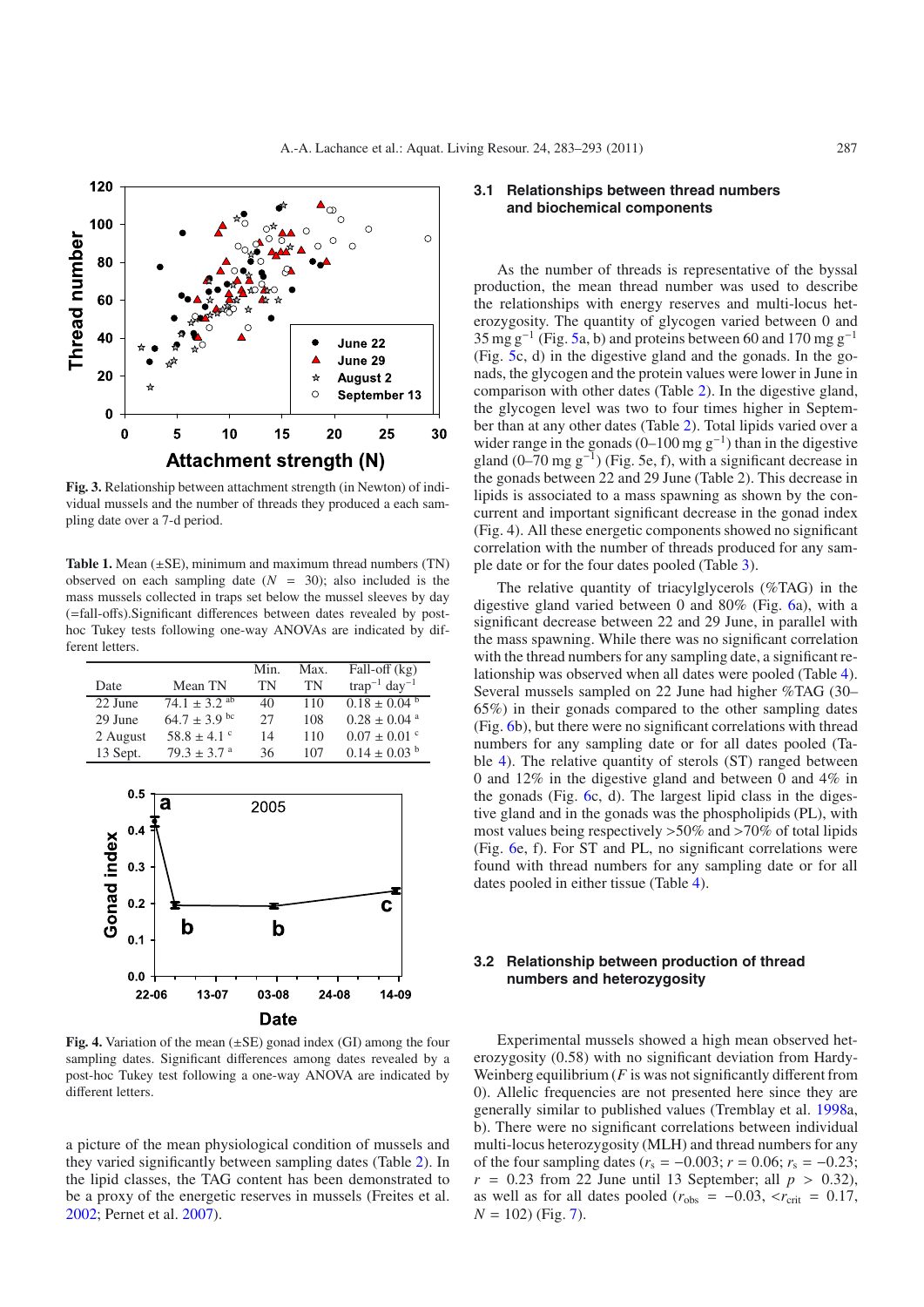<span id="page-5-1"></span><span id="page-5-0"></span>**Table 2.** Mean (±SE) values of the energy components (glycogen, proteins, total lipids) expressed as mg g−<sup>1</sup> of wet mass (WT) and lipid classes (triacylglycerols, sterols, phospholipids) expressed as percentages for each sampling date in the digestive gland (DG) and the gonads (GO). For each energy component and lipid class, significant differences between dates revealed by post-hoc Tukey tests following one-way ANOVAs are indicated by different letters.

| Date      | Glycogen (mg $g^{-1} WT$ )   |                             |                | Proteins (mg $g^{-1} WT$ )   | Total lipids $(mg g^{-1} WT)$ |                             |  |
|-----------|------------------------------|-----------------------------|----------------|------------------------------|-------------------------------|-----------------------------|--|
|           | DG                           | GO                          | DG             | GO                           | DG                            | GO                          |  |
| 22 June   | $4.2 \pm 0.3$ °              | $3.2 \pm 0.2$ °             | $88.6 \pm 1.9$ | $65.5 \pm 6.5$ °             | $17.4 \pm 2.1$                | $49.6 \pm 5.1$ <sup>a</sup> |  |
| 29 June   | $5.1 \pm 0.7$ bc             | $4.4 \pm 1.1$ °             | $85.4 \pm 1.6$ | $64.4 \pm 3.3$ °             | $16.7 \pm 2.2$                | $31.2 \pm 4.2^{\circ}$      |  |
| 12 August | $7.4 \pm 0.5$ °              | $19.4 \pm 0.7^{\circ}$      | $89.0 \pm 1.9$ | $82.0 \pm 3.6^{\circ}$       | $19.0 \pm 2.4$                | $31.3 \pm 3.4^{\circ}$      |  |
| 13 Sept.  | $16.2 \pm 0.9$ <sup>a</sup>  | $25.3 \pm 0.6^{\text{ a}}$  | $90.1 \pm 2.2$ | $100.3 \pm 4.4$ <sup>a</sup> | $19.6 \pm 2.3$                | $41.9 \pm 3.7$ ab           |  |
|           | % Triacylglycerols           |                             |                | %Phospholipids               | %Sterols                      |                             |  |
|           | DG                           | GO                          | DG             | GO                           | DG                            | GO.                         |  |
| 22 June   | $20.9 \pm 3.9$ <sup>ab</sup> | $23.8 \pm 4.8$ <sup>a</sup> | $69.5 \pm 3.8$ | $69.6 \pm 13.2$ <sup>b</sup> | $2.3 \pm 0.2^{\circ}$         | $1.1 \pm 0.2$ <sup>c</sup>  |  |
| 29 June   | $11.2 \pm 1.7^{\mathrm{b}}$  | $6.6 \pm 1.2^{\circ}$       | $76.5 \pm 3.4$ | $89.5 \pm 16.6^{\text{a}}$   | $3.4 \pm 0.4^{\text{a}}$      | $1.9 \pm 0.1^{\text{b}}$    |  |
| 12 August | $17.2 \pm 2.7$ <sup>ab</sup> | $7.9 \pm 1.0^{\circ}$       | $71.7 \pm 3.7$ | $87.1 \pm 15.9$ <sup>a</sup> | $3.1 \pm 0.3$ ab              | $2.5 \pm 0.1$ <sup>a</sup>  |  |
| 13 Sept.  | $24.8 \pm 2.9$ <sup>a</sup>  | $11.6 \pm 1.1^{\mathrm{b}}$ | $63.7 \pm 3.3$ | $83.5 \pm 15.5$ <sup>a</sup> | $2.6 \pm 0.2$ ab              | $2.9 \pm 0.1$ <sup>a</sup>  |  |

<span id="page-5-2"></span>Table 3. Pearson or Spearman correlations between the energy components expressed as mg g<sup>-1</sup> of wet mass (WT) in the digestive gland (DG) or the gonads (GO) and the thread numbers for each sampling date and for all dates pooled. ( $N = 25-29$  per sampling date;  $N = 109-116$  for pooled dates; *r* = correlation coefficient; *r*<sub>observed</sub> was always <*r*<sub>critical</sub> for the Spearman correlations or these results are indicated as NS [not significant].)

| Dates     | Glycogen (mg $g^{-1} WT$ ) |      |         | Proteins (mg $g^{-1} WT$ ) |         |                  |          | Total lipids (mg $g^{-1}WT$ ) |          |      |         |      |
|-----------|----------------------------|------|---------|----------------------------|---------|------------------|----------|-------------------------------|----------|------|---------|------|
|           | DG                         |      | GO      |                            | DG      |                  | GO       |                               | DG       |      | GO      |      |
|           |                            |      | r       | p                          | r       | $\boldsymbol{p}$ | r        | $\boldsymbol{p}$              |          | p    |         |      |
| 22 June   | 0.4                        | 0.05 | 0.23    | 0.24                       | 0.09    | 0.64             | $-0.13$  | NS                            |          | 0.99 | $-0.11$ | 0.6  |
| 29 June   | $-0.09$                    | 0.66 | $-0.11$ | 0.61                       | $-0.08$ | 0.69             | 0.13     | 0.52                          | 0.16     | NS   | $-0.13$ | 0.51 |
| 12 August | $-0.04$                    | 0.83 | 0.23    | 0.18                       | 0.24    | 0.20             | 0.11     | 0.58                          | $-0.29$  | NS   | $-0.28$ | NS   |
| 13 Sept.  | $-0.3$                     | 0.12 | 0.13    | 0.52                       | 0.19    | 0.34             | $\Omega$ | 0.98                          | $\Omega$ | NS   | 0.05    | NS   |
| All dates | 0.14                       | 0.13 | 0.14    | NS                         | 0.12    | 0.22             | 0.09     | 0.34                          | 0.02     | NS   | $-0.11$ | 0.27 |

**Table 4.** Pearson or Spearman correlations between lipid classes in the digestive gland (DG) or the gonads (GO) and thread numbers for each sampling date and for all dates pooled. ( $N = 28-30$  per sampling date;  $N = 100-116$  for pooled dates;  $r =$  correlation coefficient; r<sub>observed</sub> is always  $\langle r_{\text{critical}}\rangle$  for the Spearman correlations, and these results are indicated as NS [not significant].)

| Dates     | $%$ TAG |      |         | %ST  |         |                  |         | $\%$ PL          |         |                  |      |           |
|-----------|---------|------|---------|------|---------|------------------|---------|------------------|---------|------------------|------|-----------|
|           |         | DG   | GO      |      | DG      |                  | GO      |                  | DG      |                  |      | GO        |
|           |         |      |         | p    | r       | $\boldsymbol{p}$ | r       | $\boldsymbol{p}$ | r       | $\boldsymbol{p}$ |      | p         |
| 22 June   | 0.32    | 0.10 | $-0.12$ | NS   | 0.07    | 0.72             | 0.09    | 0.67             | $-0.20$ | NS               | 0.12 | <b>NS</b> |
| 29 June   | 0.07    | 0.74 | $-0.01$ | 0.95 | $-0.27$ | <b>NS</b>        | 0.30    | 0.11             | $-0.25$ | NS               | 0.08 | 0.68      |
| 12 August | 0.27    | 0.15 | 0.10    | 0.59 | 0.03    | <b>NS</b>        | $-0.10$ | 0.60             | $-0.44$ | NS               | 0.05 | <b>NS</b> |
| 13 Sept.  | 0.05    | 0.81 | $-0.02$ | 0.94 | $-0.01$ | 0.97             | $-0.13$ | 0.51             | $-0.19$ | 0.33             | 0.01 | 0.94      |
| All dates | 0.20    | 0.03 | $-0.01$ | 0.90 | $-0.08$ | NS               | 0.12    | 0.20             | $-0.31$ | NS               | 0.02 | <b>NS</b> |

#### **3.3 Attachment strength and phospholipids characteristic of the foot**

The mean content (% to total phospholipids) of diacyls, plasmalogens and ceramide aminoethylphosphonate (CAEP) showed no significant differences among the mussel groups producing a mean of 46, 78 or 92 byssal threads  $(df = 2,$  $F = 1.99$ ,  $p = 0.22$ ;  $df = 2$ ,  $F = 2.76$ ,  $p = 0.14$  and  $df = 2$ ,  $F = 3.38$ ,  $p = 0.10$  respectively). Their overall means were  $32.4 \pm 4.8\%$  for diacyls,  $44.8 \pm 1.5\%$  for plasmalogens and  $22.8 \pm 3.5\%$  for CAEP. For each subclass and class of phospholipids (diacyls, plasmalogens and CAEP) in the mussels' foot, the n-MDS analyses clearly showed no grouping of the fatty acids chain profile according to the mussels production of byssus (46, 78 or 92 threads). These results demonstrated no significant differences among the fatty acids chain profiles of mussel groups for each phospholipids subclass and class. The mean fatty acids chain profiles of diacyls, plasmalogens and CAEP in the foot of the mussels are presented in Table [5.](#page-7-1)

## **4 Discussion**

Hawkins and Bayne [\(1985\)](#page-9-8) suggested that energy costs for byssal thread production were relatively high. Thus, we wanted to evaluate if mussels with higher available energy reserves could invest more energy in byssus production and thus increase their attachment strength. We had observed a significant relationship between the number of byssal threads produced over one-week periods and the mussels' attachment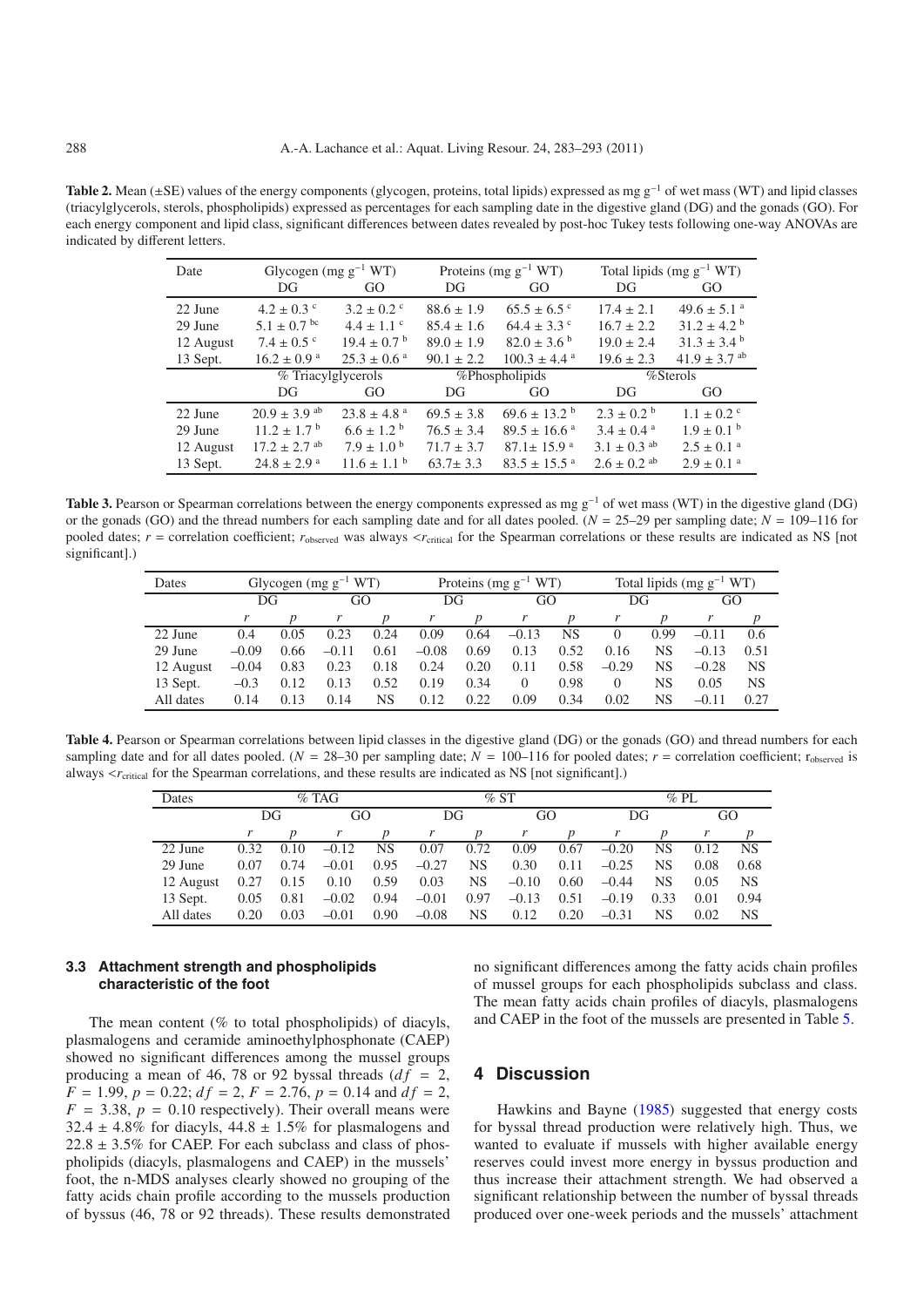**Gonads** 

**Digestive Gland** 





<span id="page-6-0"></span>**Fig. 5.** Energy components (glycogen, proteins and total lipids) in the digestive gland (left) and the gonads (right) in mg  $g^{-1}$  of wet mass vs. the number of threads produced over a 7-d period by individual mussels at each sampling date.

strength as previously reported (Lee et al. [1990;](#page-9-24) Bell and Gosline [1997](#page-9-25); Carrington [2002\)](#page-9-5). However, no significant correlations were seen between the number of threads produced over one-week periods and any of the energy component measured. These results suggest that the energy level in suspension-culture mussels in this Îles-de-la-Madeleine lagoon was not a limiting factor between June and September in terms of byssal production. To our knowledge, this is the only study, with the exception of the work of Babarro and Reiriz [\(2010\)](#page-8-2) that looked at the influence of endogenous factors on individual byssus production capacities.

As shown in Figure [3,](#page-4-0) there was a strong temporal variation in attachment strength in the House Harbour lagoon with

<span id="page-6-1"></span>**Fig. 6.** Main lipid classes (triacylglycerols [TAG], sterols [ST], and phospholipids [PL]) in the digestive gland (left) and the gonads (right) vs. the number of threads produced over a 7-d period by individual mussels at each sampling date.

a two-fold increase from summer to autumn consistent with Lachance et al. [\(2008\)](#page-9-7). Mussels with fewer threads are attached less firmly to the substrate and can be more vulnerable to dislodgement by waves, currents and turbulence (Bell and Gosline [1997;](#page-9-25) Hunt and Sheibling [2002\)](#page-9-6). Nevertheless, losses by fall-off in this study were low between June and September with weekly values below  $0.5\%$  of the mass of mussels suspended over the trap (about 787.5 kg). Thus, the decrease in byssal production in early August, and the associated attachment strength, did not seem to be low enough to result in an important fall-off.

The energy assimilated by mussels from available food is allocated to different metabolic functions including growth, gamete production, and maintenance or production of inert tissue like byssal threads (Bayne and Newell [1983;](#page-9-26) Hawkins and Bayne [1991\)](#page-9-27). Some metabolic functions could require large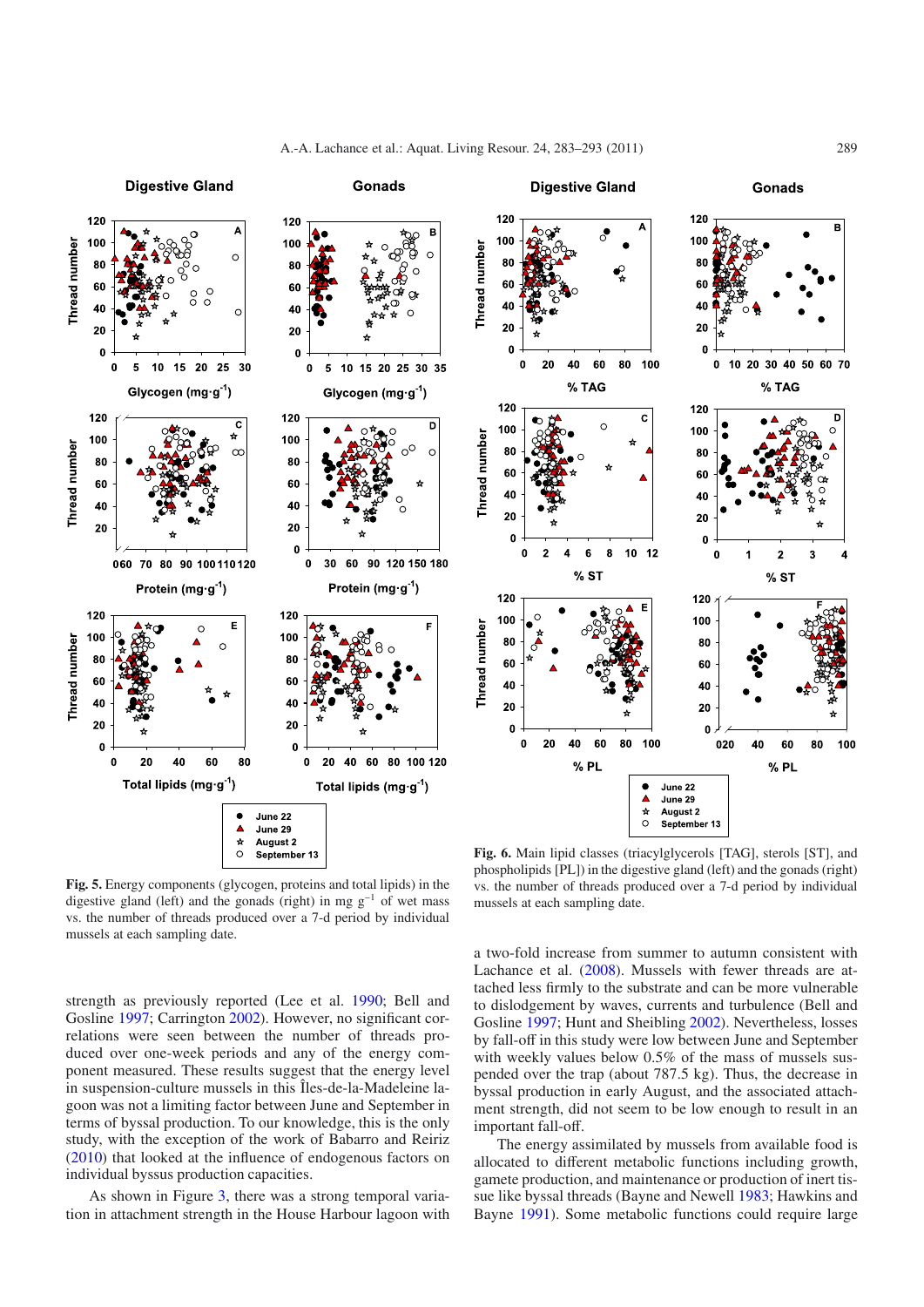<span id="page-7-0"></span>

**Fig. 7.** Relationships between the degree of heterozygosity (DH) and thread numbers produced over a 7-d period bythe individual mussels at the each sampling date. The Spearman correlation  $(r_s)$  shown is for all sampling dates pooled.

amounts of energy and thus compete with the others (Bayne and Newell [1983;](#page-9-26) Blanco et al. [2006\)](#page-9-28). For example, gamete production can mobilize up to 90% of the energy in sexually mature mussels (Rodhouse et al. [1984\)](#page-10-15). Energy reserves are accumulated primarily in the digestive gland and in the gonads (Cartier et al. [2004;](#page-9-29) Blanco et al. [2006](#page-9-28)) mostly as glycogen and lipids (Bayne and Newell [1983;](#page-9-26) Epp et al. [1988\)](#page-9-30). More specifically, triacylglycerols (TAG) are the most important class of lipids stored as energy reserves (Freites et al. [2002;](#page-9-23) Pernet et al. [2007\)](#page-10-14). In our study, we observed generally no relationships between glycogen and lipids with the number of byssal threads produced when we compared pre and post-spawned mussels in natural environment. The only exception was the significant correlation observed between the %TAG and thread numbers in the digestive gland for all dates pooled, with correlation coefficient of 0.20.

There was a strong inter-individual variation in the number of threads produced over a 7-d period under the field conditions. Although the number of threads produced by individual mussels varied between 14 and 110 over the 7-d periods for all four experimental dates, factors related to the individuals'energy status such as their reserve components in the digestive glands and in the gonads or multi-locus heterozygosity did not explain this inter-individual variability in byssal production. Most studies (Young [1985;](#page-10-16) Bell and Gosline [1997;](#page-9-25) Clarke [1999;](#page-9-4) Hunt and Scheibling [2001;](#page-9-31) Alfaro [2006;](#page-8-3) Lachance et al. [2008\)](#page-9-7) have looked at the influence of various factors on the mean production of byssal threads or on the mean attachment strength of mussels. Only Babarro and Reiriz [\(2010\)](#page-8-2) looked at inter-individual variation in the secretion of thread number. In their study the number of threads secreted by the mussels (*Mytilus galloprovincialis*) during 6 days was less variable than that observed in our study, with values around 15 to 30 threads. However, these results have been obtained in specific experimental conditions. Several studies showed that the production of byssal threads varied between mussel species and

<span id="page-7-1"></span>Table 5. Fatty acid composition (mol % of total FAs) of different phospholipid classes in the foot of mussels. Mean for all attachment strength group ±SE. SFA = saturated, MUFA: monosatured, PUFA: polyunsaturated and nmi: non-methylene-interrupted fatty acids.

|                    | Diacyls        | Plasmalogens   | <b>CAEP</b>    |
|--------------------|----------------|----------------|----------------|
| Iso16:0            |                |                | $1.9 \pm 0.7$  |
| Iso17:0            | $2.2 \pm 0.2$  |                | $6.8 \pm 0.8$  |
| Anteiso17:0        | $1.1 \pm 0.1$  |                | $8.9 \pm 1.0$  |
| 16:0               | $19.6 \pm 2.3$ | $7.1 \pm 0.9$  | $63.8 \pm 3.9$ |
| 17:0               | $1.9 \pm 0.0$  | $0.6 \pm 0.1$  | $1.8 \pm 0.2$  |
| 18:0               | $6.3 \pm 0.9$  | $1.4 \pm 0.4$  | $1.0 \pm 0.2$  |
| $16:2-OH$          | $\sqrt{2}$     | $\sqrt{2}$     | $11.7 \pm 2.8$ |
| $16:1n-7$          | $3.9 \pm 0.5$  | $1.7 \pm 0.5$  |                |
| $18:1n-9$          | $0.8 \pm 0.2$  | $0.5 \pm 0.1$  |                |
| $18:1n-7$          | $1.3 \pm 0.3$  | $0.9 \pm 0.1$  |                |
| $20:1n-11$         | $2.0 \pm 0.6$  | $4.0 \pm 0.7$  |                |
| $20:1n-9$          | $3.5 \pm 0.5$  | $2.6 \pm 0.4$  |                |
| $20:1n-7$          | $1.1 \pm 0.1$  | $0.6 \pm 0.4$  |                |
| $18:2n-6$          | $1.3 \pm 0.2$  | $0.7 \pm 0.3$  |                |
| 20:2nmi(5, 11)     | $1.2 \pm 0.6$  | $4.8 \pm 0.5$  |                |
| 20:2nmi(5, 13)     | $0.4 \pm 0.1$  | $1.6 \pm 0.2$  |                |
| $20:4n-6$          | $6.2 \pm 0.3$  | $2.8 \pm 0.4$  |                |
| $20:5n-3$          | $14.8 \pm 0.7$ | $7.1 \pm 0.9$  |                |
| 22:2nmi(7, 13)     | $0.3 \pm 0.2$  | $0.6 \pm 0.1$  |                |
| 22:2nmi(7, 15)     | $2.2 \pm 0.7$  | $3.7 \pm 0.5$  |                |
| 22:3nmi(7, 13, 16) | $0.8 \pm 0.2$  | $1.0 \pm 0.3$  |                |
| $22:4n-6$          | $0.4 \pm 0.1$  | $0.5 \pm 0.1$  |                |
| $22:5n-6$          | $0.6 \pm 0.1$  | $0.5 \pm 0.1$  |                |
| $22:5n-3$          | $1.9 \pm 0.5$  | $0.7 \pm 0.2$  |                |
| $22:6n-3$          | $18.9 \pm 1.1$ | $2.6 \pm 0.2$  |                |
| $\Sigma$ SFA       | $32.1 \pm 2.5$ | $10.2 \pm 1.3$ | $67.6 \pm 4.1$ |
| $\Sigma$ MUFA      | $12.8 \pm 0.6$ | $10.5 \pm 0.6$ | $0.7 \pm 0.4$  |
| $\Sigma$ PUFA      | $51.4 \pm 2.6$ | $27.9 \pm 1.6$ | $13.4 \pm 3.3$ |
| $\Sigma$ nmi       | $5.2 \pm 1.6$  | $12.0 \pm 1.0$ | $0.6 \pm 0.6$  |

also between populations from the same species (Young [1985;](#page-10-16) Bell and Gosline [1997;](#page-9-25) Seed and Richardson [1999\)](#page-10-17). All experimental mussels used in the present study belonged to *Mytilus edulis*, and to the same population (Tremblay et al. [1998a](#page-10-5)). Moreover, the experimental mussels measured on a given date were placed in identical environmental conditions. They were also of similar size and in the same reproductive condition, as it is usual for suspension-cultured mussels (Myrand et al. [2000\)](#page-10-18). Thus, none of these factors could explain the observed variations.

Differences in the number of threads and the attachment strength were not related to phospholipids composition of mussels'foot cellular membranes, as the content of the phospholipid classes and subclasses investigated (diacyl, plasmalogen and CAEP) as well as their specific fatty acid compositions showed no significant differences between mussels with different byssal production. CAEP is a particular class of phospholipids in mollusks and it is similar to sphingomyelin in the cell membranes of mammals (Le Grand et al. [2011\)](#page-9-17). This class of phospholipids is characteristically found in lipids rafts, which are regions of the membranes that would act as platforms to localize proteins involved in intracellular signalling pathways (Zehmer and Hazel [2005](#page-10-19); Calder and Yaqoob [2007\)](#page-9-13). The phospholipids in the rafts are mainly made of saturated fatty acids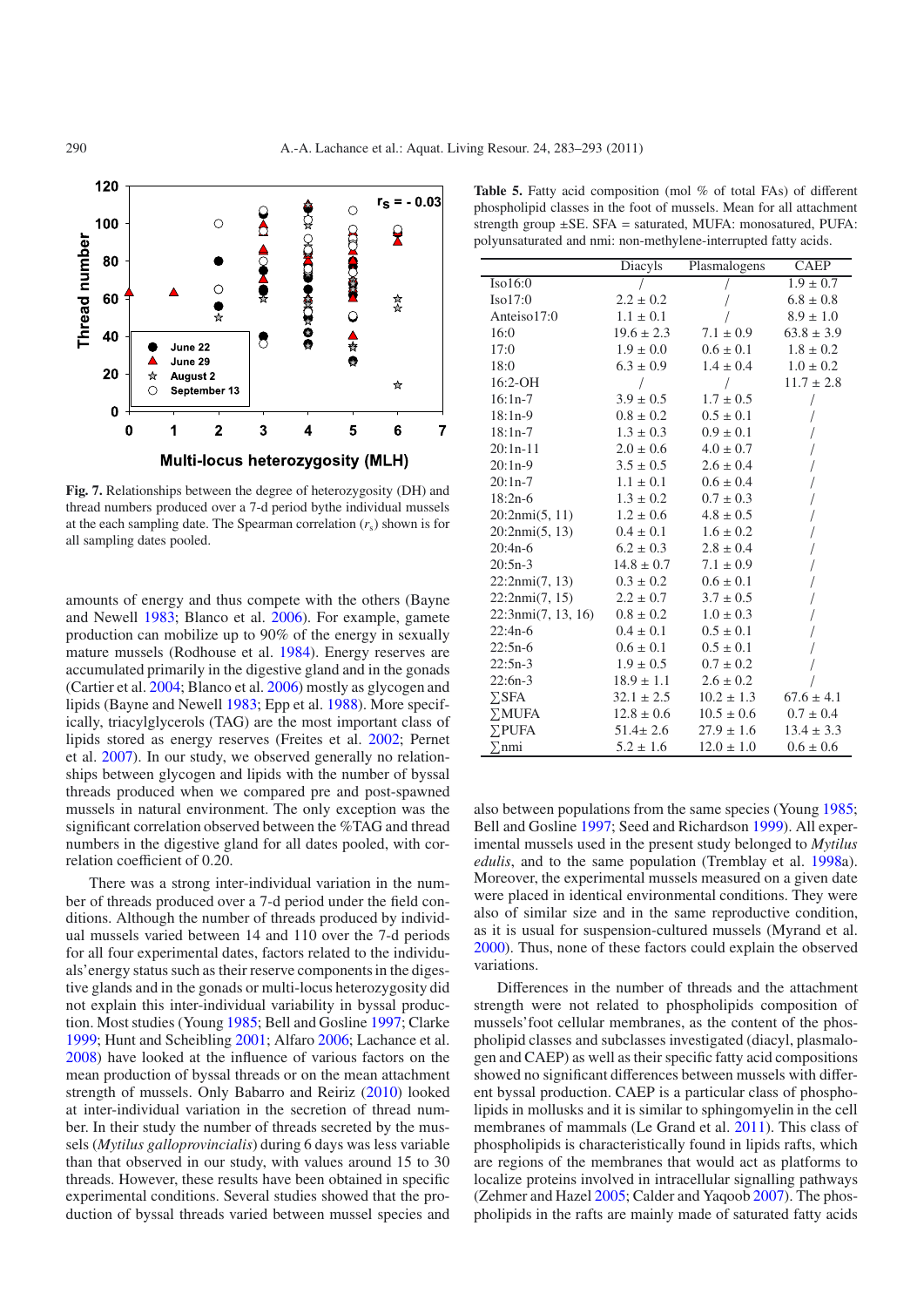chains and could allowed the close packing of lipids within rafts (Calder and Yaqoob [2007\)](#page-9-13). Similarly, our study (Table [5\)](#page-7-1) shows that the sum of saturated fatty acids chains in CAEP is over 70%. Plasmalogens are glycerophospholipids reported to reduce transmembrane solute fluxes and minimise proton leak across mitochondrial membranes (Hazel and Williams [1990](#page-9-32)). Despite a potential role of these phospholipids classes on mussels foot functions, our results indicate that it could not be a parameter that explains the differences in the byssus production.

Mussels measured on 22 June were in a pre-spawning stage as shown by their high gonad index  $(0.42 \pm 0.01)$  and the high percentage of TAG in their gonads, which reflects the egg content in females (Brazao et al. 2003; Pernet et al. 2003). A massive spawning event occurred during the following week as the gonad index declined by 55% and TAG content by 72%, indicating a massive egg release. Gametogenesis uses a large amount of glycogen to produce gametes, and mussels actively involved in gametogenesis could have lower available quantities of glycogen and lipids for byssal thread production (Carrington [2002](#page-9-5); Zardi et al. [2007\)](#page-10-2). However, the nonsignificant correlations between these energetic components and threads production suggest that no trade-off was needed between gametogenesis and byssus production. After spawning, energy reserves were low as revealed by the low glycogen content in the digestive gland and the gonads (below 5 mg  $g^{-1}$ ). Thus, it could be hypothesized that spawned mussels recovering from spawning and with low energy reserves could produce lower number of threads. The lack of correlations in this study does not support this hypothesis. In August and September, the glycogen increase was higher in the gonads than in the digestive gland, thus suggesting that the digestive gland is an organ for short-term storage before the assimilated energy is transferred to other tissues (Bayne and Newell [1983;](#page-9-26) Racotta et al. [2003\)](#page-10-20). This glycogen increase is possibly related to an increase in food availability (Bayne and Widdows [1978](#page-9-33); Lemaire et al. [2006\)](#page-9-34) but with no apparent relationship between energy reserves and byssal production, even though the thread production was higher in September. This increase in byssal threads production could be related to environmental factors such as turbulence or temperature leading to a stronger attachment in autumn (Dolmer and Svane [1994](#page-9-35); Hunt and Scheibling [2001](#page-9-31); Carrington [2002](#page-9-5); Alfaro [2005;](#page-8-1) Lachance et al. [2008\)](#page-9-7).

Although more heterozygous mussels have a lower maintenance metabolism and could thus potentially have more energy available for other uses (Hawkins and Day [1996;](#page-9-10) Tremblay et al. [1998b](#page-10-21); Myrand et al. [2002;](#page-10-6) LeBlanc et al. [2008\)](#page-9-9), in the present study, this has not been translated into higher numbers of byssal threads produced. It has been shown that the heterozygosity-fitness relationship is more apparent under stressful conditions (Gentili and Beaumont [1988;](#page-9-36) Scott and Koehn [1990\)](#page-10-22). Myrand et al. [\(2002\)](#page-10-6) showed an inverse relationship between number of heterozygous loci and standard metabolism for mussels under stressful conditions. However, the experimental mussels were probably not under stressful conditions in our study. Since the mussels sampled show high number of heterozygous loci, it is possible that MLH values were not variable enough to reveal a significant correlation between thread numbers and multi-locus heterozygosity.

# **5 Conclusion**

The lack of correlation between energy components in digestive gland and gonad and byssal thread production could be due to an overestimation of the energy required for thread production. Furthermore, mussels use their energy reserves mostly during gametogenesis and when food is scarce (Bayne and Newell [1983;](#page-9-26) Hawkins [1985\)](#page-9-8). It is possible that suspension-cultured mussels in the House Harbour lagoon are not starved since seston concentration is relatively constant throughout season (Lachance et al. [2008\)](#page-9-7). As a result, mussels may not be forced into energy trade-offs detrimental to byssal production. The energy invested in byssal thread production in this particular population could also differ from other populations (Rodhouse et al. [1984;](#page-10-15) Hawkins and Bayne [1991\)](#page-9-27). Hawkins and Bayne [\(1985](#page-9-8)) quantified the energy costs for byssal production in a population of *Mytilus edulis* from the English coast, which is subjected to high wave action and strong currents. In such an environment, mussels may need to invest a higher portion of their energy into byssal production compared to mussels in suspension culture in a semi-enclosed lagoon.

We observed no correlation between all energetic characteristics and byssal production during this experiment. Hypotheses about the possible importance of heterozygosity or the role of membrane phospholipids in the foot were not supported by conclusive results neither. Further studies should be conducted to investigate other environmental parameters such as metals ions as these ions are utilized for cross-linking of the byssus proteins (Monahan and Wilker [2004;](#page-10-23) Soo Hwang et al. [2010;](#page-10-24) Holten-Andersen et al. [2011\)](#page-9-37).

*Acknowledgements.* We would like to thank the staff at the Centre maricole des Îles-de-la-Madeleine and Mr. Philippe Bourret for their field support. We are grateful to Mr. Michel Fournier (Moules de Culture des Îles, Inc.) for providing mussel sleeves. We would also like to thank the Réseau Aquacole du Québec (RAQ), Pêches et Océans Canada, Programme Coopératif de Recherche et Développement en Aquaculture (PCRDA), Société de Développement de l'Industrie Maricole (SODIM), the Ministère de l'Agriculture, des Pêcheries et de l'Alimentation du Québec (MAPAQ,) the Natural Sciences and Engineering Research Council (NSERC) of Canada and the Canada Research Chairs for their financial support.

## **References**

- <span id="page-8-1"></span>Alfaro A.C., 2005, Effect of water flow and oxygen concentration on early settlement of the New Zealand green-lipped mussel, *Perna canaliculus*. Aquaculture 246, 285–294.
- <span id="page-8-3"></span>Alfaro A.C., 2006, Byssal attachment of juvenile mussels, *Perna canaliculus,* affected by water motion and air bubbles. Aquaculture 255, 357–361.
- <span id="page-8-2"></span>Babarro J., Reiriz M., 2010, Secretion of byssal threads in *Mytilus galloprovincialis*: quantitative and qualitative values after spawning stress. J. Comp. Physiol. 180, 95–104.
- <span id="page-8-0"></span>Bairati A., Vitellaro-Zuccarello L., 1976, The ultrastructure of the byssal apparatus of *Mytilus galloprovincialis*. IV. Observations by transmission electron microscopy. Cell Tissue Res. 166, 219– 234.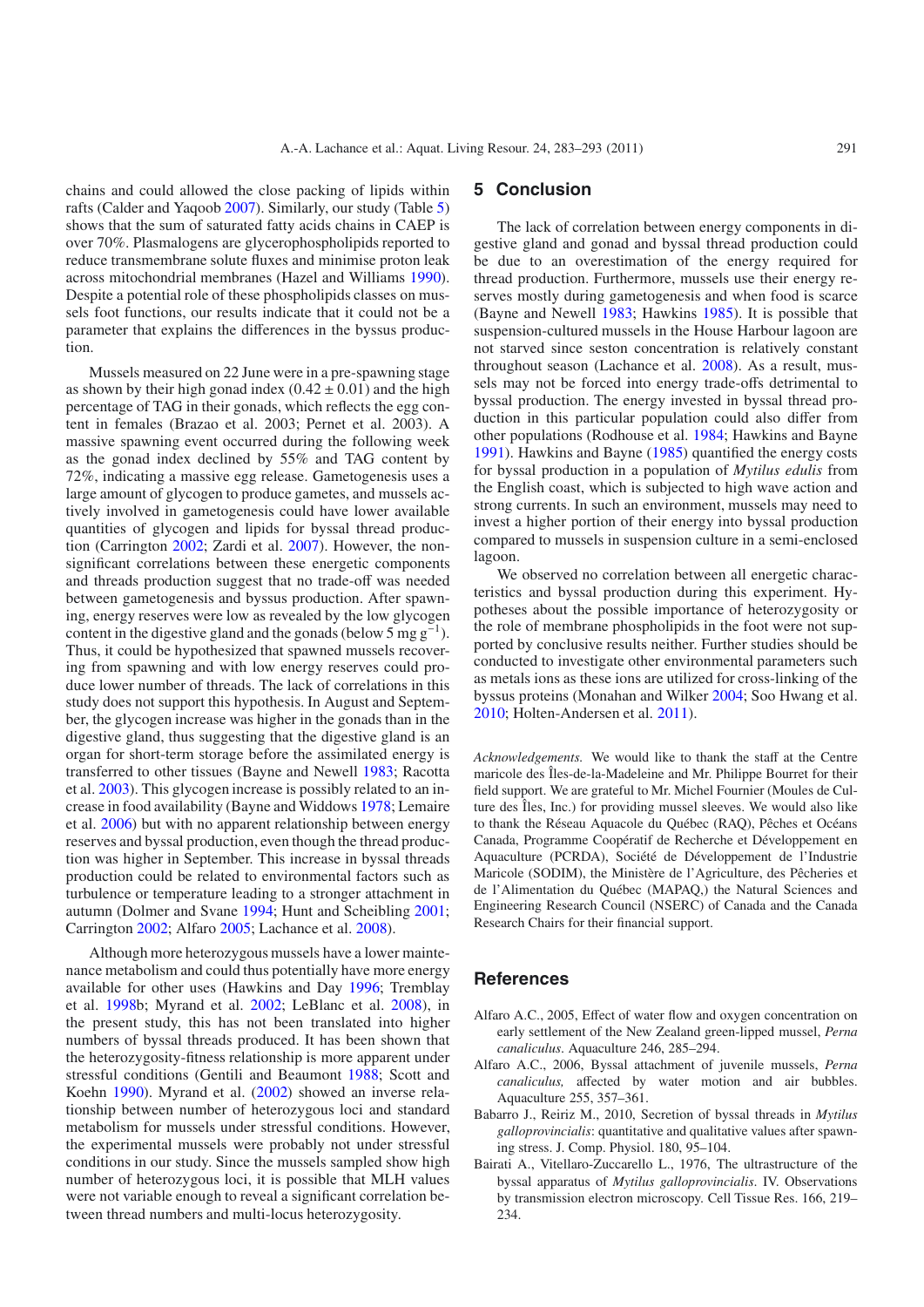- <span id="page-9-26"></span>Bayne B.L., Newell R.C., 1983, Physiological energetics of marine molluscs. In: Saleuddin A.S.M., Wilbur K.M. (Eds.), The Mollusca. London, Academic Press, pp. 407–515.
- <span id="page-9-33"></span>Bayne B.L., Widdows J., 1978, The physiological ecology of two populations of *Mytilus edulis* L. Oecologia 37, 137–162.
- <span id="page-9-22"></span>Belkhir K., Borsa P., Goudet J., Chikhi L., Bonhomme F., 1998, Genetix, logiciel sous WindowTM pour la génétique des populations, Laboratoire génome et populations, CNRS UPR 9060, Université de Montpellier II, Montpellier.
- <span id="page-9-12"></span>Bell E.C., Gosline J.M., 1996, Mechanical design of mussel byssus: Material yield enhances attachment strength. J. Exp. Biol. 199, 1005–1017.
- <span id="page-9-25"></span>Bell E.C., Gosline J.M., 1997, Strategies for life in flow: tenacity, morphometry, and probability of dislodgment of two *Mytilus* species. Mar. Ecol. Prog. Ser. 159, 197–208.
- <span id="page-9-3"></span>Benedict C., Waite J.H., 1986, Composition and ultrastructure of the byssus of *Mytilus edulis*. J. Morphol. 189, 261–270.
- <span id="page-9-28"></span>Blanco S.L., Suárez M.P., San Juan F., 2006, Seasonal changes of nucleotides in mussel (*Mytilus galloprovincialis*) mantle tissue. Comp. Biochem. Physiol. 143B, 384–390.
- <span id="page-9-18"></span>Bourque F., Myrand B., 2006, Étude descriptive du dégrappage en milieu lagunaire aux Îles-de-la-Madeleine, MAPAQ, DIT, Rapport de R-D. No. 152.
- <span id="page-9-13"></span>Calder P.C., Yaqoob P., 2007, Lipid rafts – Composition, characterization, and controversies. J. Nutr. 137, 545–547.
- <span id="page-9-5"></span>Carrington E., 2002, Seasonal variation in the attachment strength of blue mussels: causes and consequences. Limnol. Oceanogr. 47, 1723–1733.
- <span id="page-9-29"></span>Cartier S., Pellerin J., Fournier M., Tamigneaux E., Girault L., Lemaire N., 2004, Use of an index based on the blue mussel (*Mytilus edulis* and *Mytilus trossulus*) digestive gland weight to assess the nutritional quality of mussel farm sites. Aquaculture 241, 633–654.
- <span id="page-9-21"></span>Clarke K.R., Warwick R.M., 2001, Change in marine communities: an approach to statistical analysis and interpretation, 2nd edn. PRIMER-E, Plymouth.
- <span id="page-9-4"></span>Clarke M., 1999, The effect of food availability on byssogenesis by the zebra mussel (*Dreissena polymorpha* Pallas). J. Mollusc. Stud. 65, 329–333.
- <span id="page-9-11"></span>Coyne K.J., Qin X.X., Waite J.H., 1997, Extensible collagen in mussel byssus: A natural block copolymer. Science 277, 1830–1832.
- <span id="page-9-35"></span>Dolmer P., Svane I., 1994, Attachment and orientation of *Mytilus edulis* L. in flowing water. Ophelia 40, 63–74.
- <span id="page-9-30"></span>Epp J., Bricelj V.M., Malouf R.E., 1988, Seasonal partitioning and utilization of energy reserves in two age classes of the bay scallop *Argopecten irradians irradians* (Lamarck). J. Exp. Mar. Biol. Ecol. 121, 113–136.
- <span id="page-9-19"></span>Folch J., Lees M., Sloane-Stanlez G.H., 1957, A simple method for the isolation and purification of total lipids from animal tissues. J. Biol. Chem. 226, 497–509.
- <span id="page-9-0"></span>Fréchette M., Bergeron P., Gagnon P., 1996, On the use of selfthinning relationships in stocking experiments. Aquaculture 145, 91–112.
- <span id="page-9-23"></span>Freites L., Fernandez-Reiriz M.J., Labarta U., 2002, Lipid classes of mussel seeds *Mytilus galloprovincialis* of subtidal and rocky shore origin. Aquaculture 207, 97–111.
- <span id="page-9-36"></span>Gentili M.R., Beaumont A.R., 1988, Environmental stress, heterozygosity, and growth rate in *Mytilus edulis* L. J. Exp. Mar. Biol. Ecol. 120, 145–153.
- Gosling E.M., 1992, Genetics of *Mytilus*, The mussel Mytilus: ecology, physiology, genetics, Developments in aquaculture and fisheries science, Elsevier, Amsterdam, pp. 309–380.
- Goudet J., 2001, FSTAT, a program to estimate and test gene diversities andfixation indices (version 2.9.3.2), Updated from Goudet 1995, FSTAT version 1.2: acomputer program to calculate Fstatistics. J. Hered. 86, 485–486.
- <span id="page-9-8"></span>Hawkins A.J.S., 1985, Relationships between the synthesis and breakdown of protein, dietary absorption and turnovers of nitrogen and carbon in the blue mussel, *Mytilus edulis* L. Oecologia 66, 42–49.
- <span id="page-9-27"></span>Hawkins A.J.S., Bayne B.L., 1991, Nutririon of marine mussels: factors influencing the relative utilizations of protein and energy. Aquaculture 94, 177–196.
- <span id="page-9-10"></span>Hawkins A.J.S., Day A.J., 1996, The metabolic basis of genetic differences in growth efficiency among marine animals. J. Exp. Mar. Biol. Ecol. 203, 93–115.
- <span id="page-9-32"></span>Hazel J.R., Williams E.E., 1990, The role of alterations in membrane lipid composition in enabling physiological adaptation of organisms to their physical environment. Prog. Lipid Res. 29, 167–227.
- <span id="page-9-37"></span>Holten-Andersen N., Harrington M.J., Birkedal H., Lee, B.P., Messersmith P.B., Lee K.Y.C., Waite J.H., 2011, pH-induced metal-ligand cross-links inspired by mussel yield self-healing polymer networks with near-covalent elastic moduli. Proc. Nat. Acad. Sci. USA 108, 2651–2655.
- <span id="page-9-14"></span>Hulbert A.J., Else P.L., 1999, Membranes as possible pacemakers ofmetabolism. J. Theor. Biol. 199, 257–274.
- <span id="page-9-15"></span>Hulbert A.J., 2003, Life, death and membrane bilayers. J. Exp. Biol. 206, 2303–2311.
- <span id="page-9-31"></span>Hunt H.L., Scheibling R.E., 2001, Predicting wave dislodgment of mussels: variation in attachment strength with body size, habitat, and season. Mar. Ecol. Prog. Ser. 213, 157–164.
- <span id="page-9-6"></span>Hunt H.L., Sheibling R.E., 2002, Movement and wave dislodgment of mussels on a wave-exposed rocky shore. Veliger 45, 273–277.
- <span id="page-9-16"></span>Kraffe E., Soudant P., Marty Y., 2004, Fatty acids of serine, ethanolamine, and choline plasmalogens in some marine bivalves. Lipids 39, 59–66.
- <span id="page-9-20"></span>Kraffe E., Tremblay R., Belvin S., LeCoz J.-R., Marty Y., Guderley H., 2008, Effect of reproduction on escape responses, metabolic rates and muscle mitochondrial properties in the scallop *Placopecten magellanicus*. Mar. Biol. 156, 25–38.
- <span id="page-9-7"></span>Lachance A.A., Myrand B., Tremblay R., Koutitonsky V., Carrington E., 2008, Biotic and abiotic factors influencing attachment strength of blue mussels *Mytilus edulis* in suspended culture. Aquat. Biol. 2, 119–129.
- <span id="page-9-17"></span>Le Grand F., Kraffe E., Marty Y., Donaghy L., Soudant P., 2011, Membrane phospholipid compositions of hemocytes in the Pacific oyster *Crassostrea gigas* and the Manila clam *Ruditapes philippinarum*. Comp. Biochem. Physiol. 159, 383–391.
- <span id="page-9-9"></span>LeBlanc N., Tremblay R., Davidson J., Landry T., McNiven M., 2008, The effect of selection treatments on *Mytilus edulis*, modifications of genetic and physiological characteristics. Mar. Biol. 153, 1142–1152.
- <span id="page-9-24"></span>Lee C.Y., Shirley S., Lim L., Owen M.D., 1990, The rate and strength of byssal reattachment by blue mussels (*Mytilus edulis* L.). Can. J. Zool. 68, 2005–2009.
- <span id="page-9-34"></span>Lemaire N., Pellerin J., Fournier M., Girault L., Tamigneaux E., Cartier S., Pelletier E., 2006, Seasonal variations of physiological parameters in the blue mussel *Mytilus* spp. from farm sites of eastern Quebec. Aquaculture 261, 729–751.
- <span id="page-9-2"></span>Mahéo R., 1968, Observations sur l'anatomie et le fonctionnement du complexe byssogène de *Chlamys varia* L. Cah. Biol. Mar. 9, 373–379.
- <span id="page-9-1"></span>Mallet A., Myrand B., 1995, The culture of the blue mussel in Atlantic Canada. In: Boghen A.D. (Ed.), Cold-Water Aquaculture in Atlantic Canada, 2nd edn. Moncton, Canada, Canadian Institute for Research on Regional Development, pp. 255–296.